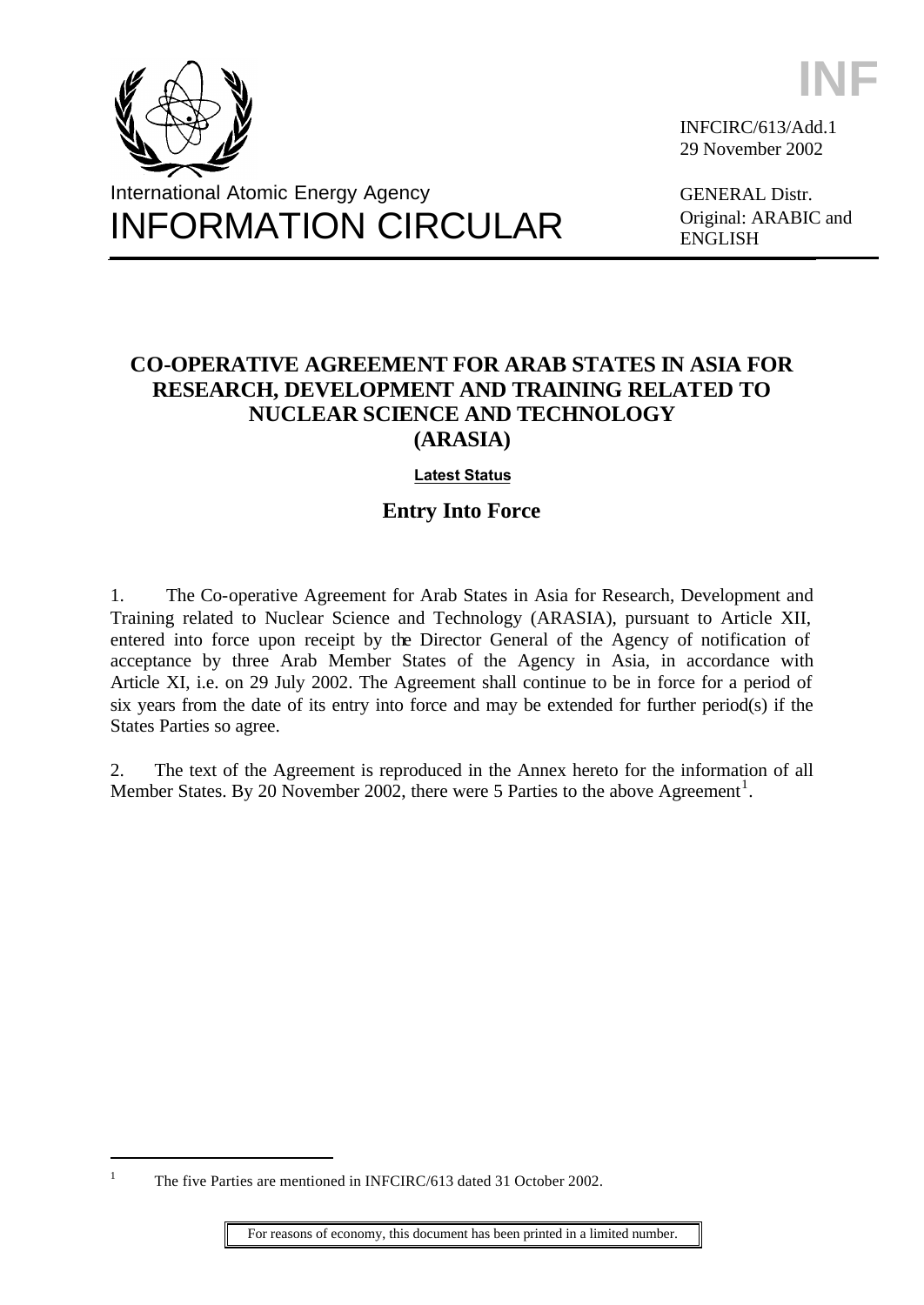## **Co-operative Agreement for Arab States in Asia for Research, Development and Training related to Nuclear Science and Technology (ARASIA)**

*Whereas* the States Parties to this agreement (hereinafter referred to as "States Parties") recognize that, within their national programmes for the peaceful application of atomic energy, there exist areas of common interest wherein mutual co-operation can promote the efficient and effective utilization of available resources;

*Whereas* it is a statutory function of the International Atomic Energy Agency (hereinafter referred to as the "Agency") to encourage and assist research on, and the development and practical application of, atomic energy for peaceful uses, which function can be fulfilled by furthering the technical co-operation among its Member States and by assisting them in their national programmes in the peaceful applications of atomic energy; and

*Whereas*, under the auspices of the Agency, the States Parties desire to enter into an Agreement to encourage and strengthen technical co-operation activities, which shall be called "Co-operative Agreement for Arab States in Asia for Research, Development and Training Related to Nuclear Science and Technology", and shall be identified by the acronym "ARASIA";

They have agreed as follows:

#### **Article I: Objectives**

The States Parties undertake, in co-operation with each other and the Agency, to promote and co-ordinate co-operative activities for training, research, development and applications of nuclear science and technology and to implement them through their competent national institutions.

#### **Article II: Board of Representatives**

- 1. The States Parties shall designate their respective representatives to ARASIA. These representatives shall constitute the "ARASIA Board of Representatives", the highest decision-making body of the Agreement. The ARASIA Board of Representatives shall meet at least once a year.
- 2. The Board shall be responsible for:
	- a. establishing the rules of procedures for implementing ARASIA;
	- b. establishing the policies, guidelines and strategies of ARASIA;
	- c. considering and approving co-operative projects proposed by the States Parties;
	- d. reviewing and evaluating the implementation of the co-operative projects approved in accordance with this Agreement;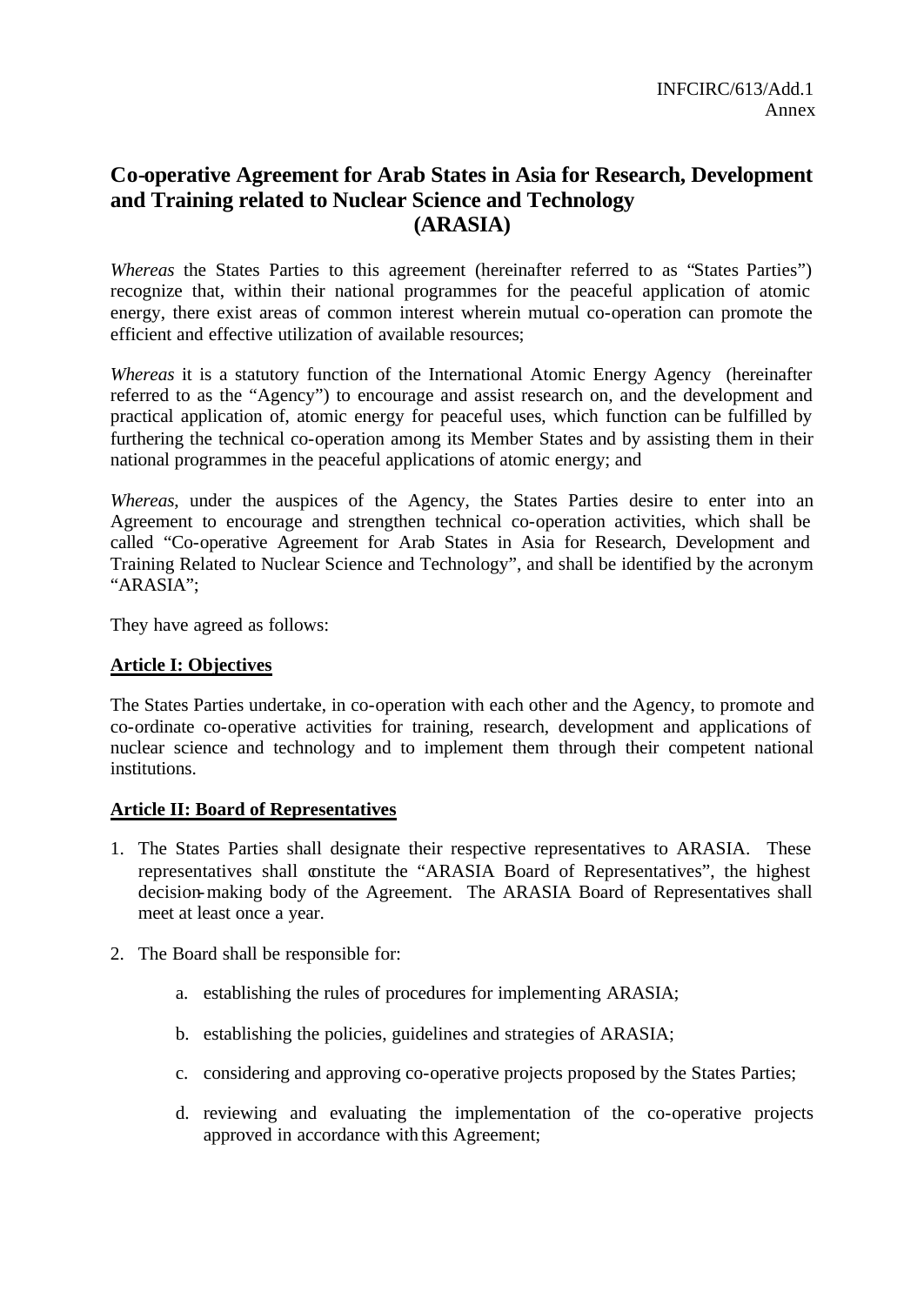- e. determining the conditions upon which a state that is not a party to this Agreement or an appropriate regional or international organization may participate in a co-operative project;
- f. considering any other matters related to or connected with the promotion and coordination of co-operative projects for the purposes of this Agreement as set forth in Article I.

## **Article III: Co-operative Projects**

- 1. Any State Party may submit a written proposal for a co-operative project to the ARASIA Board of Representatives, which shall, upon receipt thereof, notify the other States Parties of such proposal. The proposal shall specify, in particular, the nature and the objectives of the proposed co-operative project and the means of implementing it. At the request of the State Party, the Agency may assist in the preparation of a proposal for a co-operative project.
- 2. In approving a co-operative project pursuant to paragraph 2(c) of Article II, the ARASIA Board of Representatives shall specify:
	- a. the nature and objectives of the co-operative project;
	- b. the related programme of research, development and training;
	- c. the means of implementing the co-operative project and verifying the achievement of project objectives; and
	- d. other relevant details as deemed appropriate.
- 3. The approval by the Agency of any co-operative project submitted by the ARASIA Board of Representatives for its support shall be governed by the Agency's rules, practices and procedures, in particular those described in INFCIRC/267.
- 4. Any State Party which is a Member of the Agency may participate in an Agency approved co-operative project by notifying the Agency and the ARASIA Board of Representatives of its participation.
- 5. Subject to paragraph 1 of Article VI, the implementation of any co-operative project approved by the Agency pursuant to paragraph 3 of this Article may start after the receipt by the Agency of the notification of acceptance from three States Parties to participate in the project.

## **Article IV: Obligations of States Participating in Co-operative Projects**

- 1. Each State Party participating in a co-operative project (hereinafter referred to as a "Participating State") shall undertake, subject to its applicable laws, regulations and capabilities, to implement the portion of the co-operative project assigned to it in accordance with paragraph 3 (b) of Article V. In particular each Participating State shall:
	- a. make available free of cost the necessary scientific and technical facilities and personnel for the implementation of the co-operative project;
	- b. take all reasonable and appropriate steps for the acceptance of scientists, engineers or technical experts designated by the other Participating States or the Agency to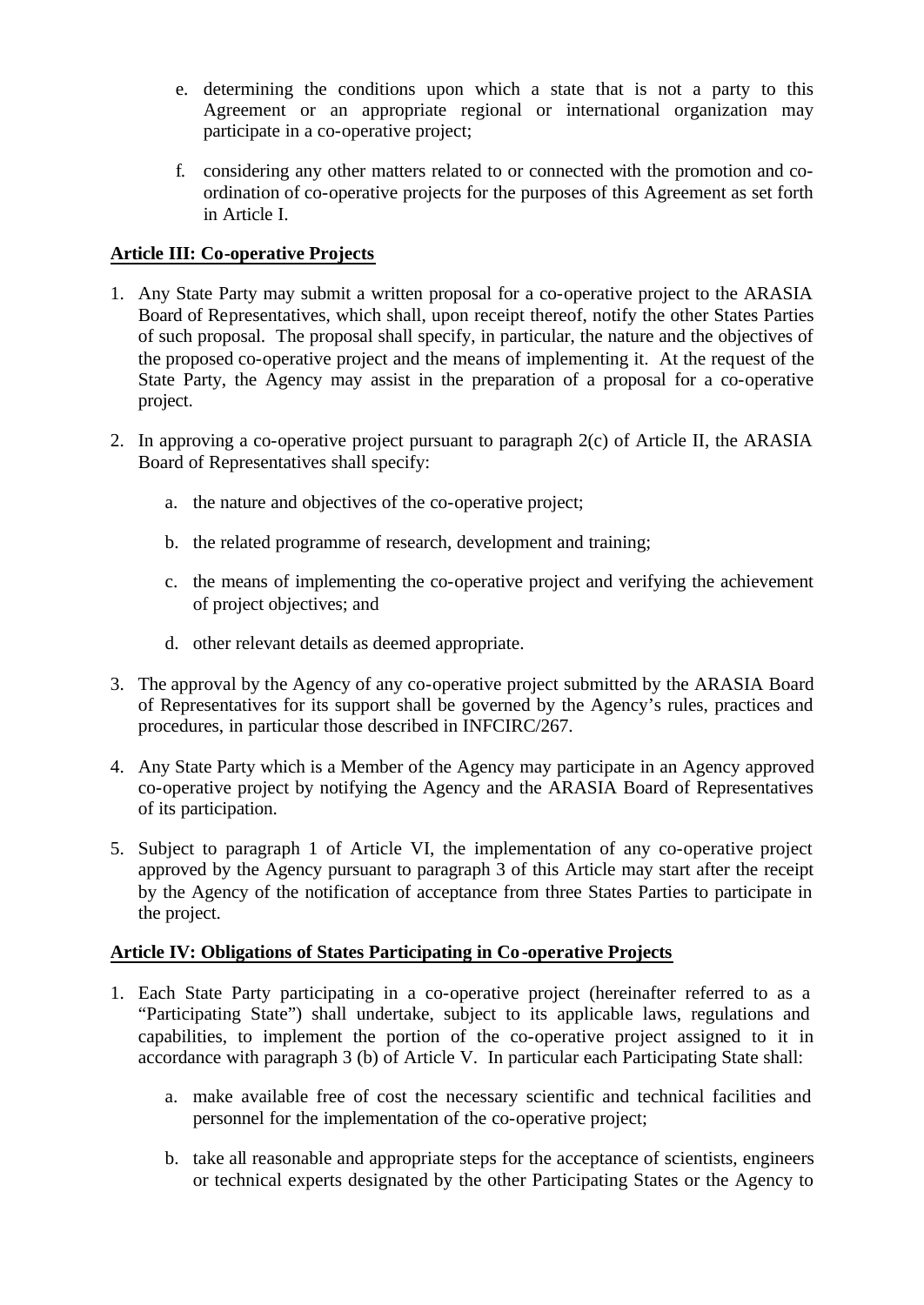work at designated installations, or to work at facilities designated by Participating States for the purpose of implementing the co-operative project; and

- c. make available free of cost facilities, equipment, materials and technical knowhow under its jurisdiction which are appropriate.
- 2. Each Participating State undertakes to submit to the Agency, through the ARASIA Board of Representatives, an annual report on the implementation of the portion of the Agency approved co-operative project assigned to it, including any information it deems appropriate for the purpose of this Agreement.
- 3. Each Participating State, subject to its national laws and regulations, and in accordance with the respective budgetary appropriations, undertakes to contribute financially or otherwise, to the effective implementation of the Agency approved co-operative project and shall notify annually the Agency of any such contribution.
- 4. Any Participating Party or personnel designated by it shall not reveal any information related to ARASIA projects without the concurrence of other Participating Parties.

## **Article V: Technical Working Group**

- 1. Each Participating State shall appoint a member of appropriate scientific competence as a National Co-ordinator for the project within its territory or in which the State is involved.
- 2. There shall be for each project a Technical Working Group composed of the National Coordinators referred to in paragraph 1 of this Article.
- 3. The functions of the Technical Working Group shall be:
	- a. to determine details for the implementation of each co-operative project in accordance with its objectives;
	- b. to establish and amend, as necessary, the portion of the co-operative project to be assigned to each Participating State, subject to the consent of that State;
	- c. to supervise the implementation of the co-operative project; and
	- d. to make recommendations to the ARASIA Board of Representatives and to the Agency with respect to the Agency approved co-operative project, and to keep under review the implementation of such recommendations.
- 4. Members of the Technical Working Group may agree among themselves to meet as often as required for an effective co-ordination of the project implementation. The Agency may convene an annual meeting of the Technical Working Group to review the progress of the Agency approved projects.

#### **Article VI: The Role of the Agency**

1. Subject to available resources, the Agency shall support co-operative projects established in accordance with this Agreement, and approved by it, by means of technical assistance and other relevant programmes. The rules, practices and procedures that are applicable to the Agency's technical assistance or other programmes shall, as appropriate, apply to any such Agency support.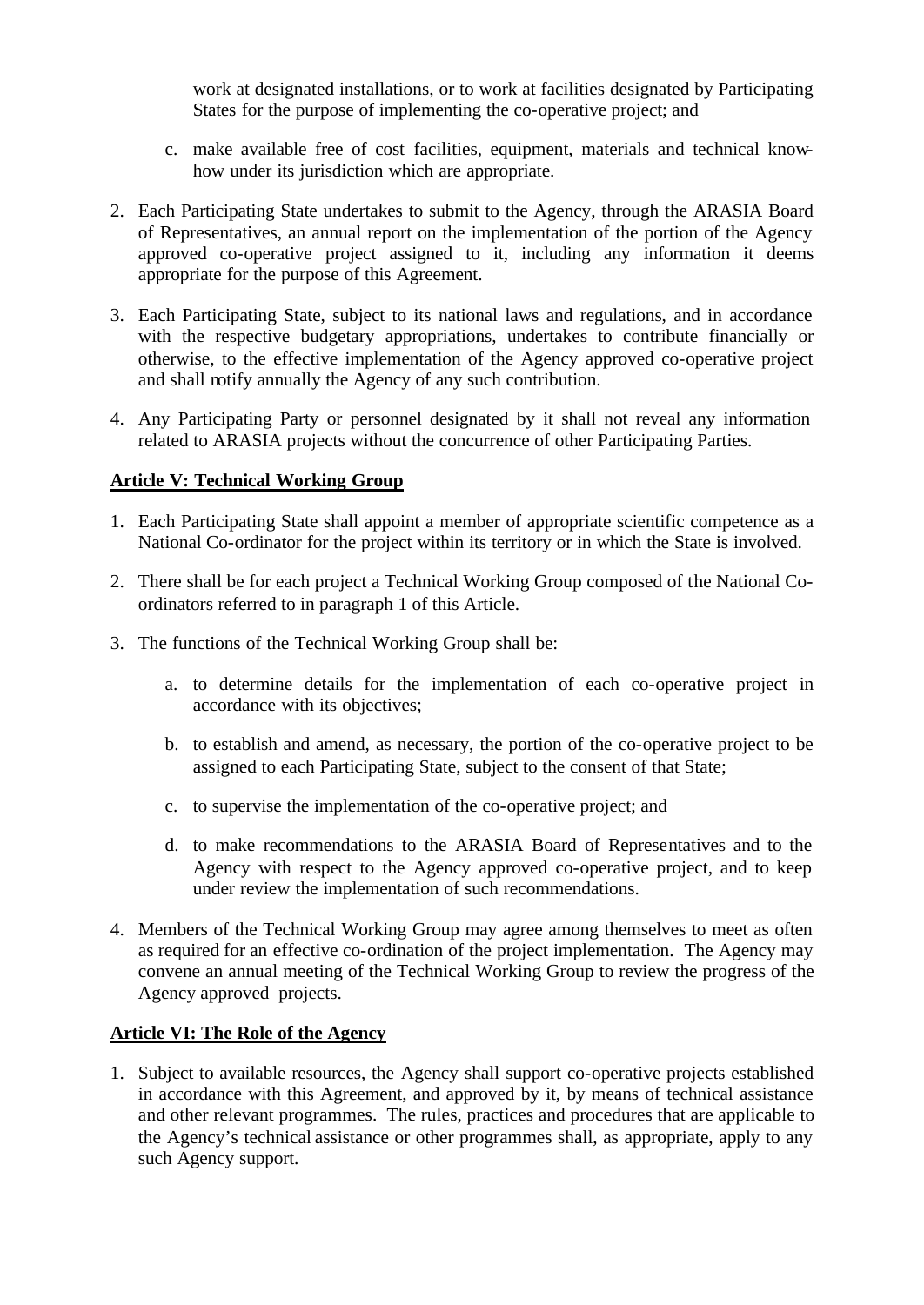2. The Agency shall provide secretariat support for the projects approved by it in conformity with its relevant rules, practices and procedures.

## **Article VII: Financial Te rms**

- 1. With the consent of the ARASIA Board of Representatives, the Agency may invite any Member State other than States Parties or appropriate regional or international organizations to contribute financially or otherwise to, or to participate technically in a cooperative project approved by the Agency. The Agency shall inform the Participating States of any such contributions or participation.
- 2. The Agency shall, in consultation with the ARASIA Board of Representatives, administer the contributions made pursuant to paragraph 3 of Article IV and paragraph 1 of this Article for the purpose of this Agreement, in accordance with its financial regulations and other applicable rules. The Agency shall keep separate records and accounts for each such contribution.

## **Article VIII: Safety and Peaceful Application**

- 1. In accordance with its applicable laws and regulations, each Participating State shall ensure that the Agency's safety standards and measures relevant to a co-operative project are applied to its implementation.
- 2. Each State Party undertakes that any assistance provided to it under this Agreement shall be used only for peaceful purposes, in accordance with the Statute of the Agency.

#### **Article IX: Waiver of Liability**

Neither the Agency nor any State or appropriate international organization making contributions pursuant to paragraph 3 of Article IV or paragraph 1 of Article VII shall be held responsible towards the Participating States or any person claiming through them for the safe implementation of a co-operative project.

#### **Article X: Disputes**

Any dispute that may arise with respect to the interpretation or application of this Agreement shall be settled through consultations between the parties concerned, by negotiations or by any other peaceful means of settling disputes acceptable to them.

## **Article XI: Membership**

Any Arab Member State of the Agency in Asia may become a party to this Agreement by notifying its acceptance thereof to the Director General of the Agency, who shall inform each State Party of the acceptance received by him.

#### **Article XII: Entry into Force**

- 1. This Agreement shall enter into force upon receipt by the Director General of the Agency of notification of acceptance by three Arab Member States of the Agency in Asia, in accordance with Article XI.
- 2. This Agreement shall continue to be in force for a period of six years from the date of its entry into force and may be extended for further period(s) if the States Parties so agree.